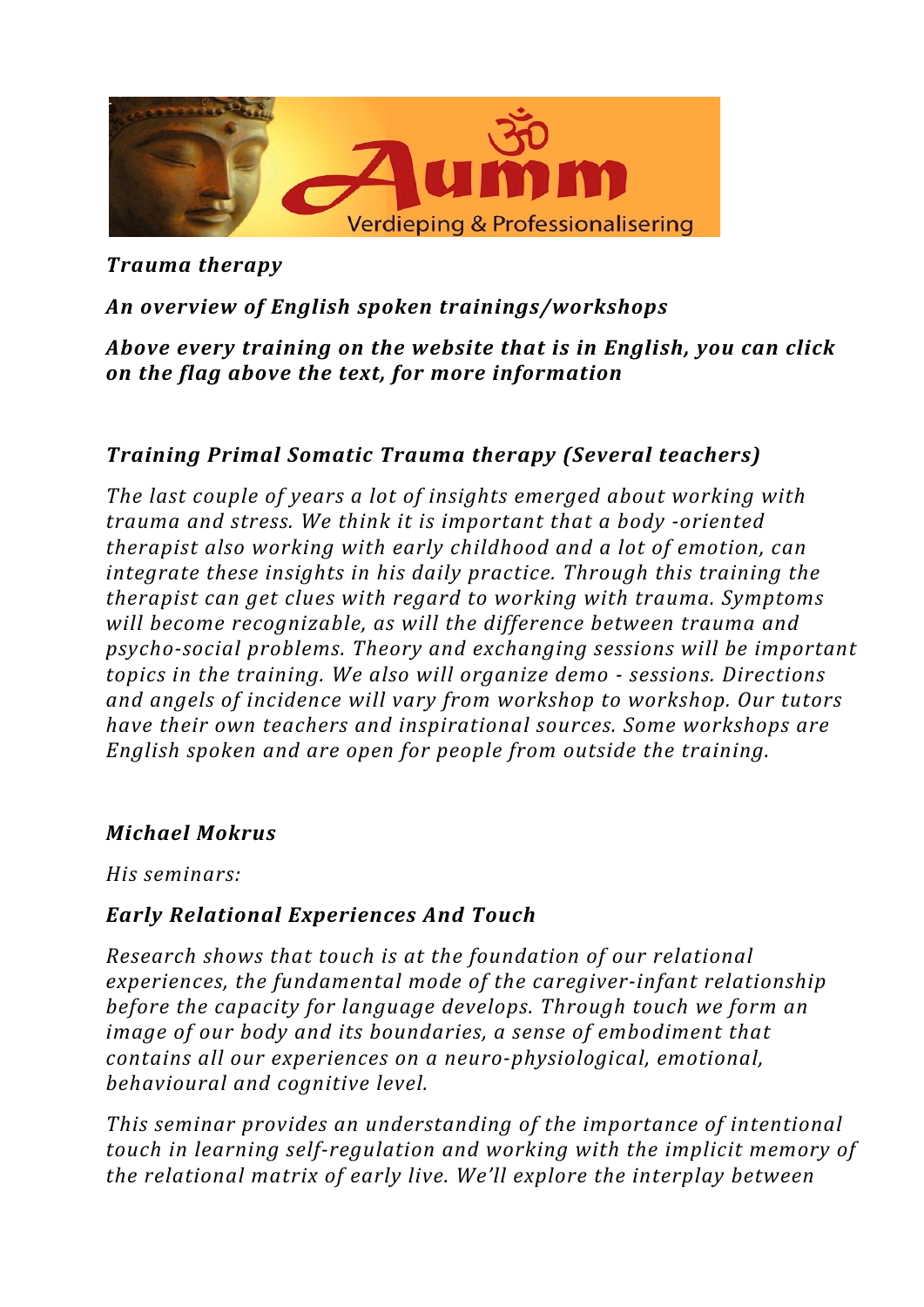*bodily experiences, emotional and mental states in order to support* developmental progression and integration of our capacity to relate to *ourselves and others. Participants will learn specific tools to implement touch supporting* "bottom-up" integration while exploring "top-down" in *their respective therapeutic practices.*

*Topics covered*

*introducing intentional touch to address different systems in the body:* muscles and connective tissue, organs, brain and central nervous *system*

*specific handholds to support the development of healthy boundaries, resilience, coherence and organization*

- *working* with the experiences of relational dynamics of preverbal *states (implicit relational knowledge)*
- *• somatic mindfulness and resonance*
- *working in present time while exploring the personal history*

introducing aspects of osteopathic understanding about the neuroaffective regulation of the early "fluid body"

*relating* to and regulating different structures of the brain through *touch and intention*

## *Relational Dynamics in Therapy: Transference, Projective Identification and Defense Mechanisms*

*"The reasonable man adapts himself to the world; the unreasonable one persists in trying to adapt the world to himself."* 

*George Bernard Shaw, Maxims for Revolutionists*

*During the seminar we will look at some possible inner psychic and/or relational dynamics when clients get anxious and start to recreate certain* aspects of their early life experiences in the therapeutic alliance with us as therapists. We will explore the resulting phenomenon which in psychotherapy is called transference/counter-transference dynamics and *how* we can make use it for the benefit of our clients. We will look at ways *how to regulate our physiological and emotional states when projected upon* while staying connected to our adult-consciousness. We will identify *feelings* and *behaviours* in our clients as well as in ourselves that are possibly indicating the presence of projective processes and defensive *strategies against unpleasant experiences during sessions.*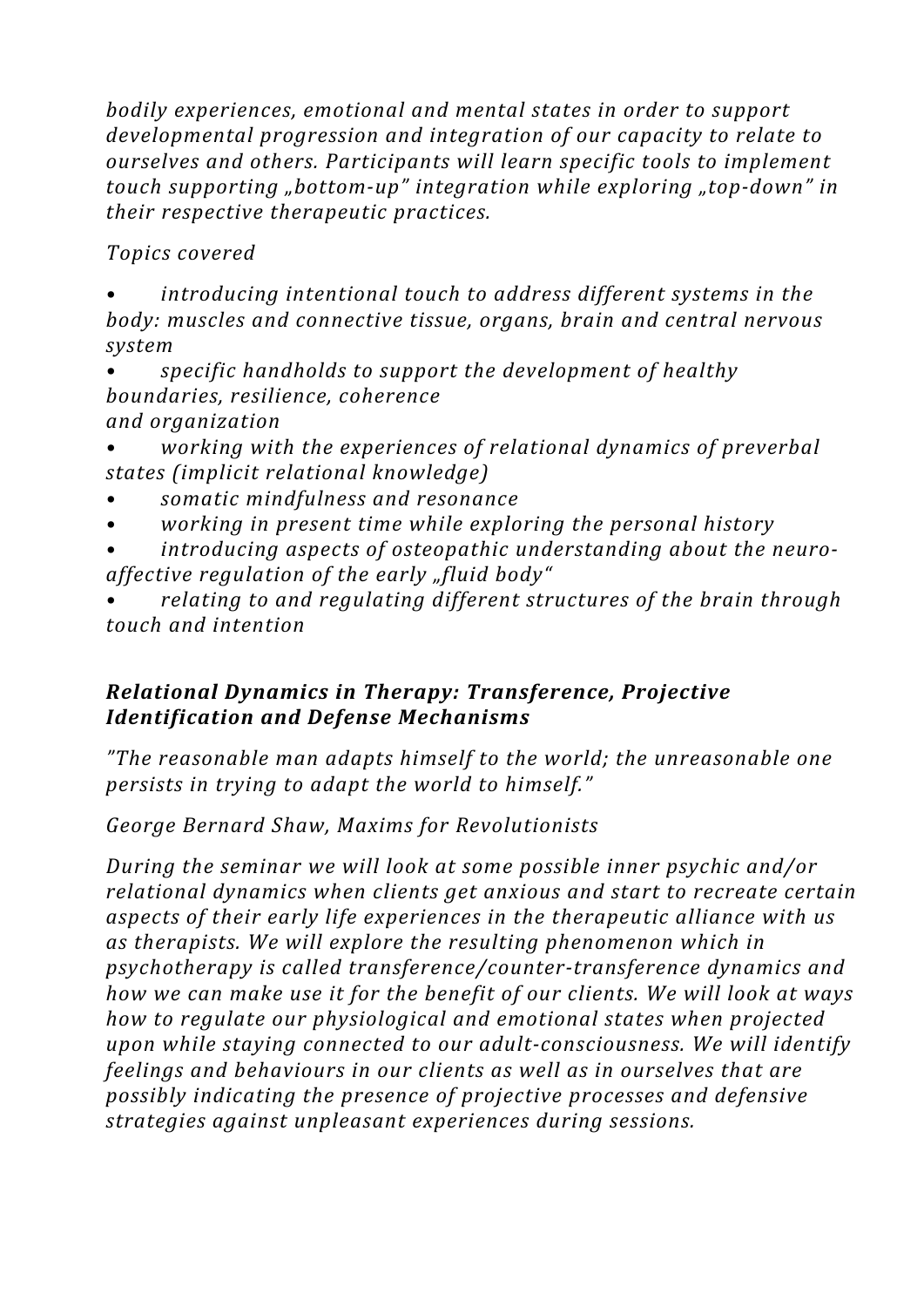# *Life Force and Identity*

*"When there is early trauma, the ensuing biological dys-regulation forms the shaky foundation upon which the psychological self is built." Dr Laurence Heller - Healing Developmental Trauma*

The degree to which we feel loved, received and welcomed into the world *makes up the cornerstone of our identity. If we had to cope with early trauma the resulting high arousal of unresolved anger and incomplete fight/flight responses disrupts our capacity for connection with ourselves* and others. Adaptive survival mechanisms develop on every level of *experience which lead to distortions of our identity and loss of a vital relationship* to our life force.

In this seminar we will focus on how we can support our clients in *regaining their capacity for connection, aliveness, resiliency and a healthy sense of self. As a map for psychological development, we will use the so-called* "*character structures*", which have been named by different psychological traditions (Freud, Erikson, Lowen, Marcher, Heller). We will *use this map in regard to our core needs, - resources and -capacities for well-being as well as the adaptive survival strategies we developed, when the environment wasn't attuned to the age appropriate needs of a child.* 

*Contents and tools to be explored:* 

- *• auto-, co- and self-regulation*
- *how to support connection and organization*
- *• identifications/identity*
- *healthy aggression and real strength vs. anger acting in/out*
- *• teaching dis-identification*
- *• agency and empowerment in present time*
- *introducing touch/self-touch and movement to work with implicit memory of early challenges*

## *The social nervous system*

*Neuroception, vagus nerve and the enteric nervous system*

The seminar combines a somatic understanding of natural attachment *behavior* and social communication with approaches from visceral osteopathic work. A healthy tone, mobility and motility of the organs of *chest and abdomen are prerequisites for physical and emotional well-*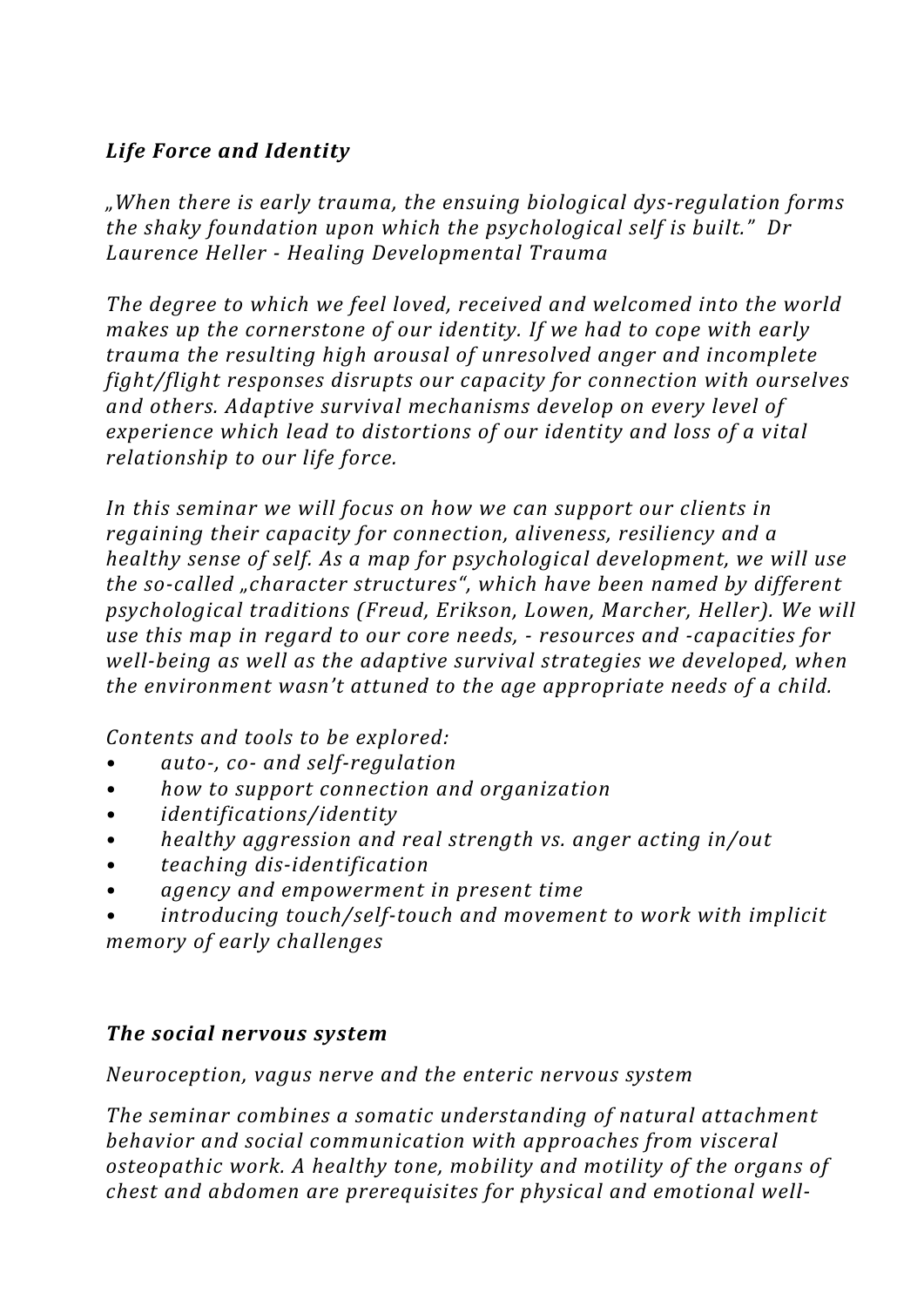*being and our natural tendency to facilitate a safe contact and connection.*

*Contained by the diaphragms in a network of tissues, the organs allow* deep insight into our early childhood development and open up many *possibilities for regulation of bound energies. We will get to know the complex nerve networks and feedback loops, that keep us constantly up to* date about our well-being or discomfort and govern our social engagement behavior. This seminar will provide participants with an *understanding and tools, to facilitate a safe connection with the client in the here and now while simultaneous effectively apply regulating touch.* 

*Training content includes:* 

- the vagus nerve and its central significance for our "gut feeling", *stress regulation and natural attachment behavior*
- neuroception and polyvagale theory: the vagus nerve and its role *in social communication*
- *specific handholds to regulate the vagus nerve*
- the embryonic and biodynamic basis of mobility and motility of *the organs*
- the abdominal brain (enteric nervous system)
- *specific approaches of touch that support discharge and regulation of bound energy in the abdominal and thoracic areas*

## **Shame, Guilt and Identity**

*During this workshop, we will explore the development of feelings of shame and quilt from the perspective of neurosciences, early childhood, in later relationships as well as transgenerationally.* 

The roots of shame and quilt are often found in stressful experiences *caused by early developmental or shock trauma. Feelings of shame and guilt develop as a reaction to stress and disorganization in the body and* in turn produce further stress and disorganization.

*Negative beliefs about ourselves, such as "I am bad" and the numerous variants of this belief are based on the early experience of "I feel bad". At the level of identity, shame and guilt become the basis of strongly* distorted *identifications* and self-condemnations that can last for life. *Once* we understand that shame and quilt has more to do with the *inadequacy* of the environment than with one's own failure, it supports *the possibility to view ourselves in a new and more compassionate way.*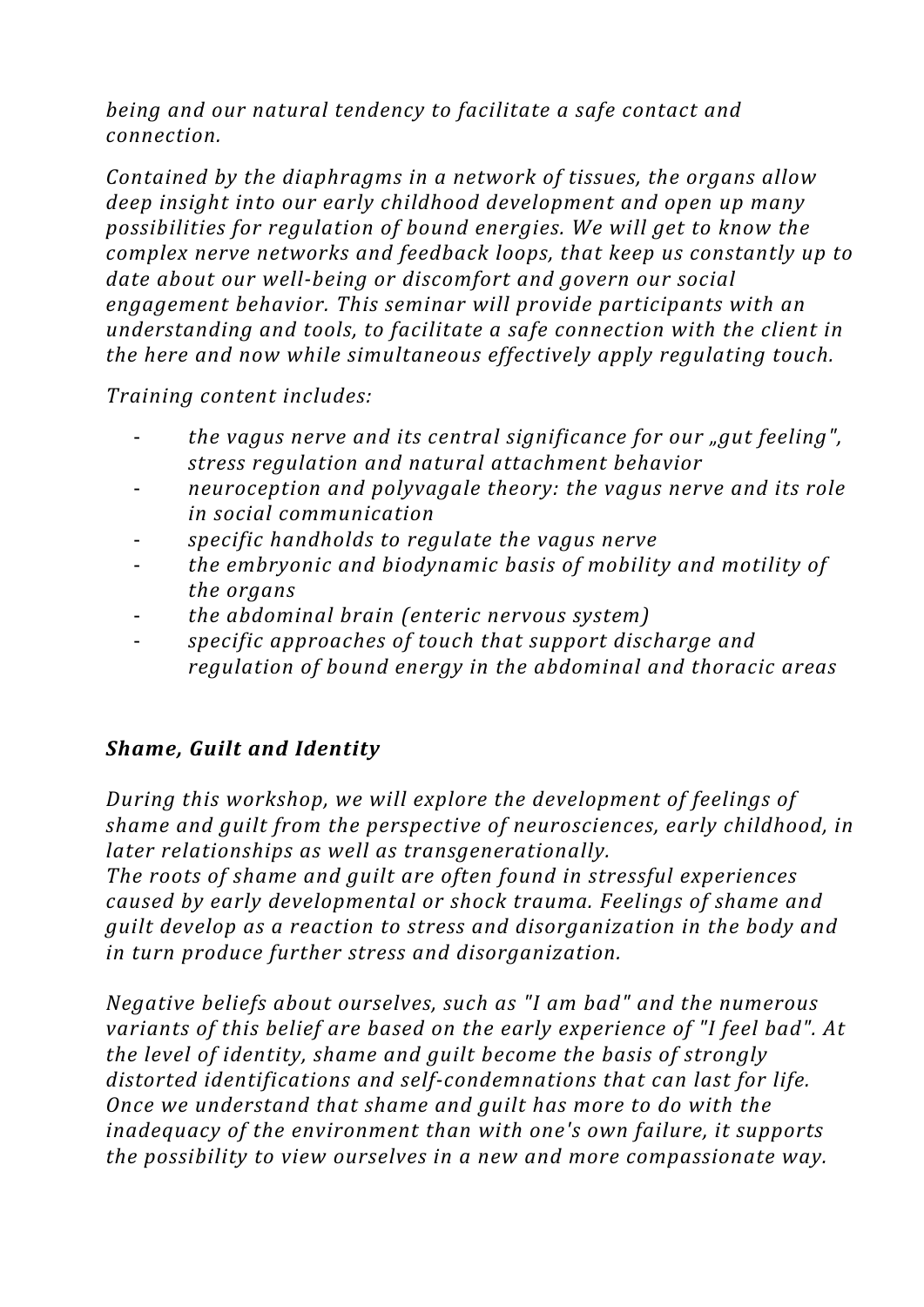We are more connected to our strength, have better behavioral *possibilities and distorted self-images can dissolve. We will explore the theme both theoretically and through practical* exercises, so participants can enquire into their own authentic *experiences.*

*Training content includes:*

*Affectregulation: adequate handling of feelings of shame and quilt and the resulting behavior*

*Distinction between natural feelings of shame and quilt and those resulting from overwhelming early life experiences (toxic shame/guilt)* 

- *• Shame/guilt as relational affect*
- *• Shame/guilt as identity-creating forces*
- *• Shame/guilt as an intergenerational theme*
- *Shame/guilt from the perspective of neurophysiology*
- Practical tools and understanding while working in therapy
- The content and structure of the seminar are suitable for both

*psycho- and body-therapists.*

# *Trauma Therapy for Babies and Small Children*

*Advanced Training for Working with Children with Sarito Fuhrmann-Bailes May 18. – 21. 2018*

This course teaches an understanding of prenatal, perinatal and postnatal stress and trauma in new-born babies and infants as well as *basic releasing skills.*

*Before, during and after the birth every infant experiences its own unique* and individual story. This is presented through the moods and well-being *of the baby, as well as in its cells, tissues and body fluids and in its nervous system. This is also noticeable in its sleeping patterns. breastfeeding and eating patterns, and in the overall further* development, the relationship with the parents and the ability to *experience emotional and physical contact.*

*We offer a safe space where empathy and presence is shown and where the baby and its parents can have new experiences after stressful ones.* 

*Approach*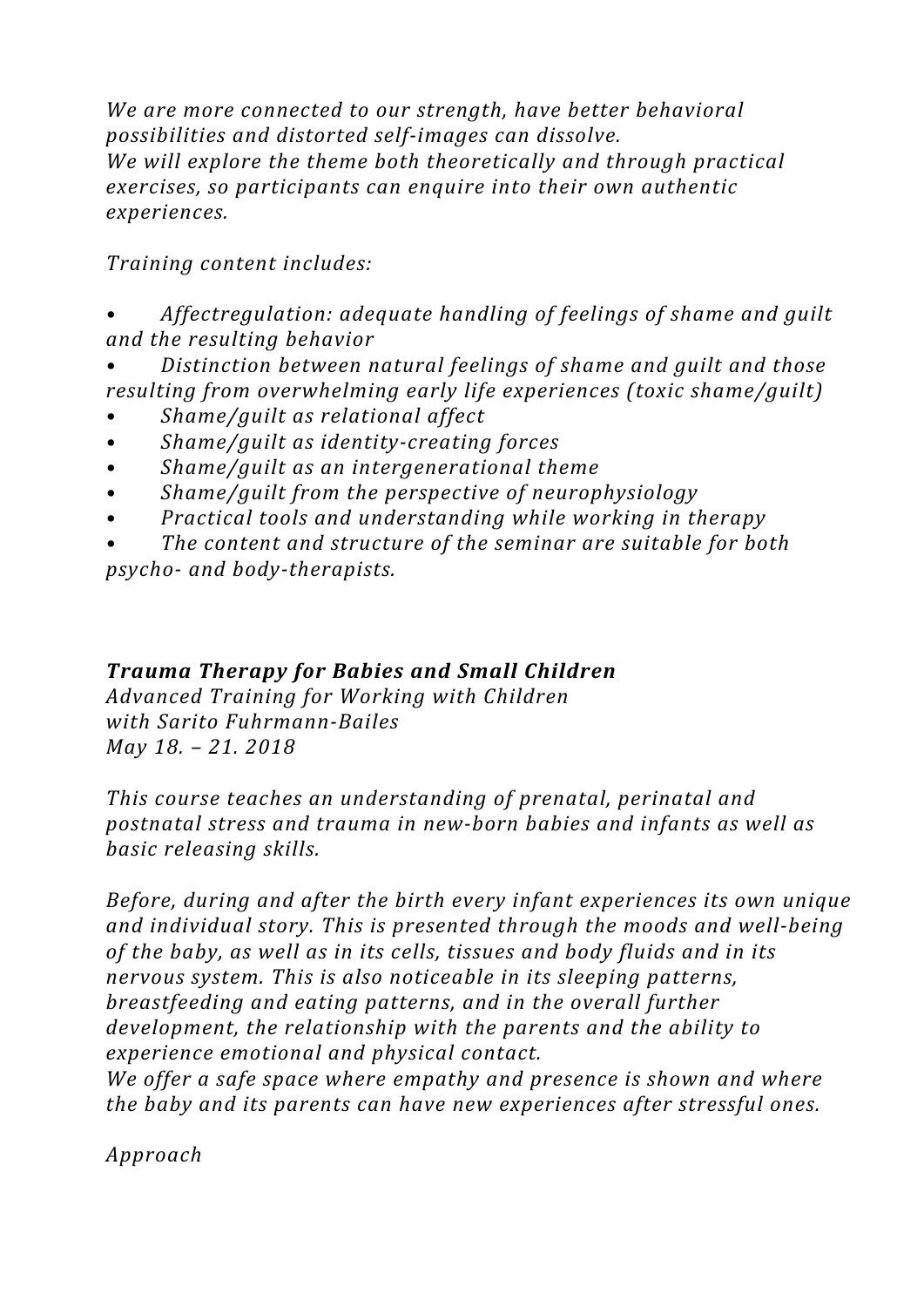*My* approach is to listen carefully to the baby so that it can tell its own *story* of what it has experienced. This work with children, based on the principles of Somatic Experiencing and knowledge of prenatal psychology, *has developed out of systemic trauma work with babies and their parents. During the course there will be 1 or two demo sessions by Sarito* Fuhrmann-Bailes with infants. Afterwards the session will be discussed in detail with the aroup.

#### *Who is the Training for?*

*This training is for everyone who already works with infants – midwives, children's nurses, doctors, physiotherapists, occupational therapists, breastfeeding consultants, craniosacral therapists, or people who would like to work with babies.* 

## *Anando Wurzberger*

## *Working with Dissociation in Body, Energy and Psyche*

*Dissociation is an instinctive reponse of the nervousystem to protect us from experiencing emotions or physical sensations and energetic states, that are too much to bear. It disconnects our conciousness from an overwhelming experience especially, when it happens repeatedly like neglection in early childhood, abuse or physical violence. Dissociation can become an automatic habit later on in life and thus hinder* "grown up respones" like setting boundaries or being in our *natural strength. It can also occur in situations, that only slighly resemble and are much weaker than the overwhelming occurance in the past.* 

*We will work with recognising various states of dissociation in the body. Often it shows itself through bad connection to the body like being able to sense what it needs. Or a diconnection from sensing feelings. We will support clients to reconnect to the body and parts of the psyche thus releasing energy that is still bound by the past events and opening to their full potential of responses.*

*Topics and Techniques*

*+ Releasing old trauma: Dissociation is often connected with the freezing response to trauma and binds still energy from past traumatic events.* 

*+ Embodiment: We will use techniques of embodiment like integration through conscious gestures.*